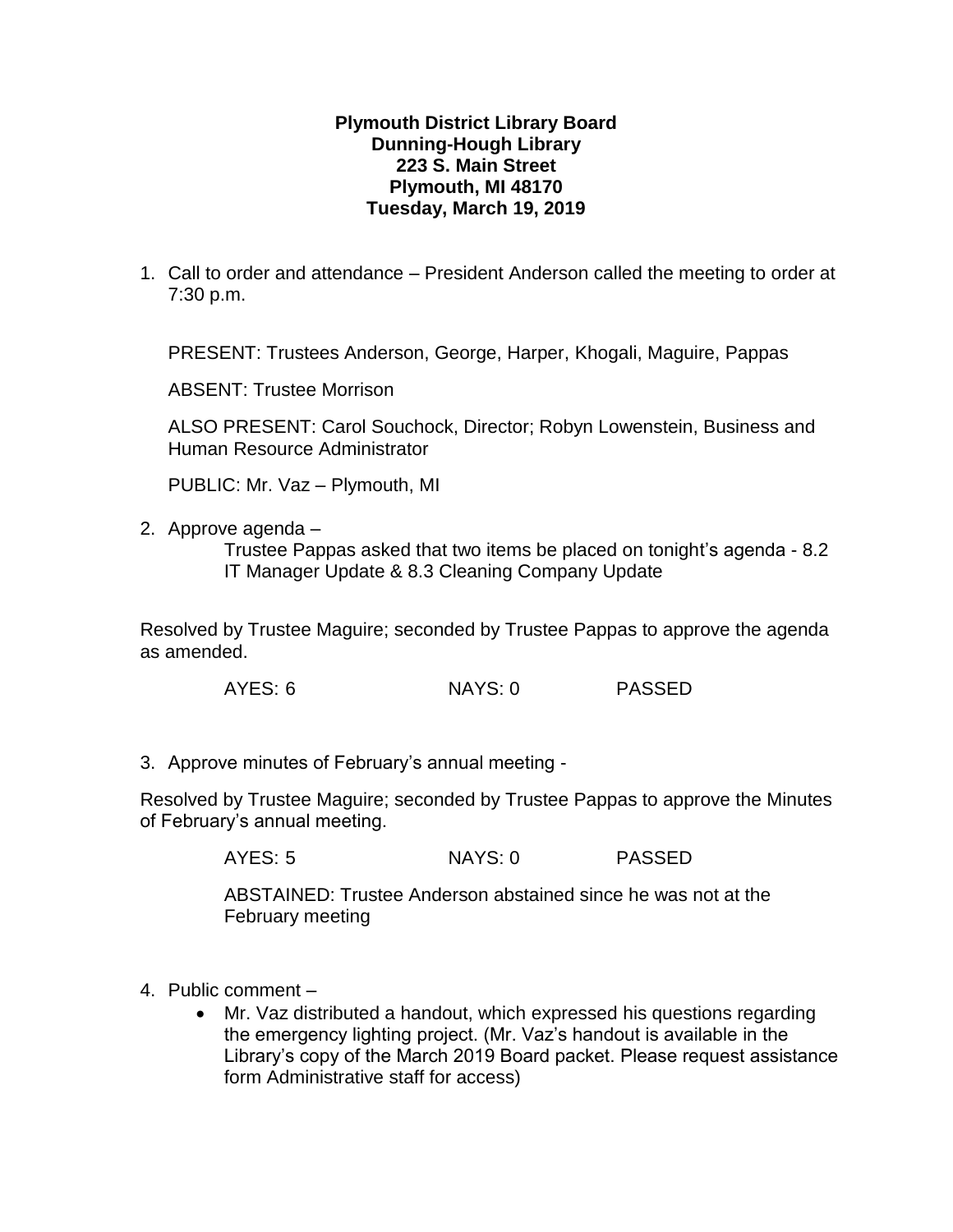- 5. Financial report and list of February's bills
	- Director Souchock shared that she continues to seek additional revenue to provide funding for future projects through the use of grants. In addition she noted that several organizations that use the Library's meeting rooms provide donations to the library
	- Librarians are being given the opportunity to seek grants for projects. Lauren Baker, a youth service librarian, has been given the opportunity to write a mini-grant request for the 'Michigan Center for the Book'. She has been granted \$250.00, which will be matched by the Friends of the Library for a project to provide collections of library materials in waiting rooms in our community.
	- The BOSCH Foundation has asked the Library, through the Friends of the Library, to make a funding request once again this year. This year we are asking for funding to offset the cost of the powerful online resource Lynda.com, STEM workshops, and the purchase of VR goggles/phones
	- Trustee George asked if the donors receive a response from the Library on how their funds are being used. Director Souchock said the donors receive a thank you letter, stating what their funds are being used for
	- Trustee Harper asked how many full time employees the Library has. Business and Human Resource Administrator Robyn Lowenstein said 44.
	- Trustee Harper asked if the furniture's account was over budget due to the flood. Director Souchock said no, it was not. These purchases were planned for in the budget and funds will be moved from furniture reserve back into furniture next month. Furniture replacements from the flood will be offset by insurance revenue and addressed in a budget adjustment in the future.
	- Trustee George asked if children are causing any specific damage to the Library on the lower level. Director Souchock said no but spills occur regularly by all ages of visitors throughout the library.
	- Trustee Maguire asked about vending machines for the patrons. Director Souchock said the Library has commissioned a new vending company

Resolved by Trustee Harper; seconded by Trustee Khogali to accept the financial report.

| AYES: 6 | NAYS: 0 | <b>PASSED</b> |
|---------|---------|---------------|
|         |         |               |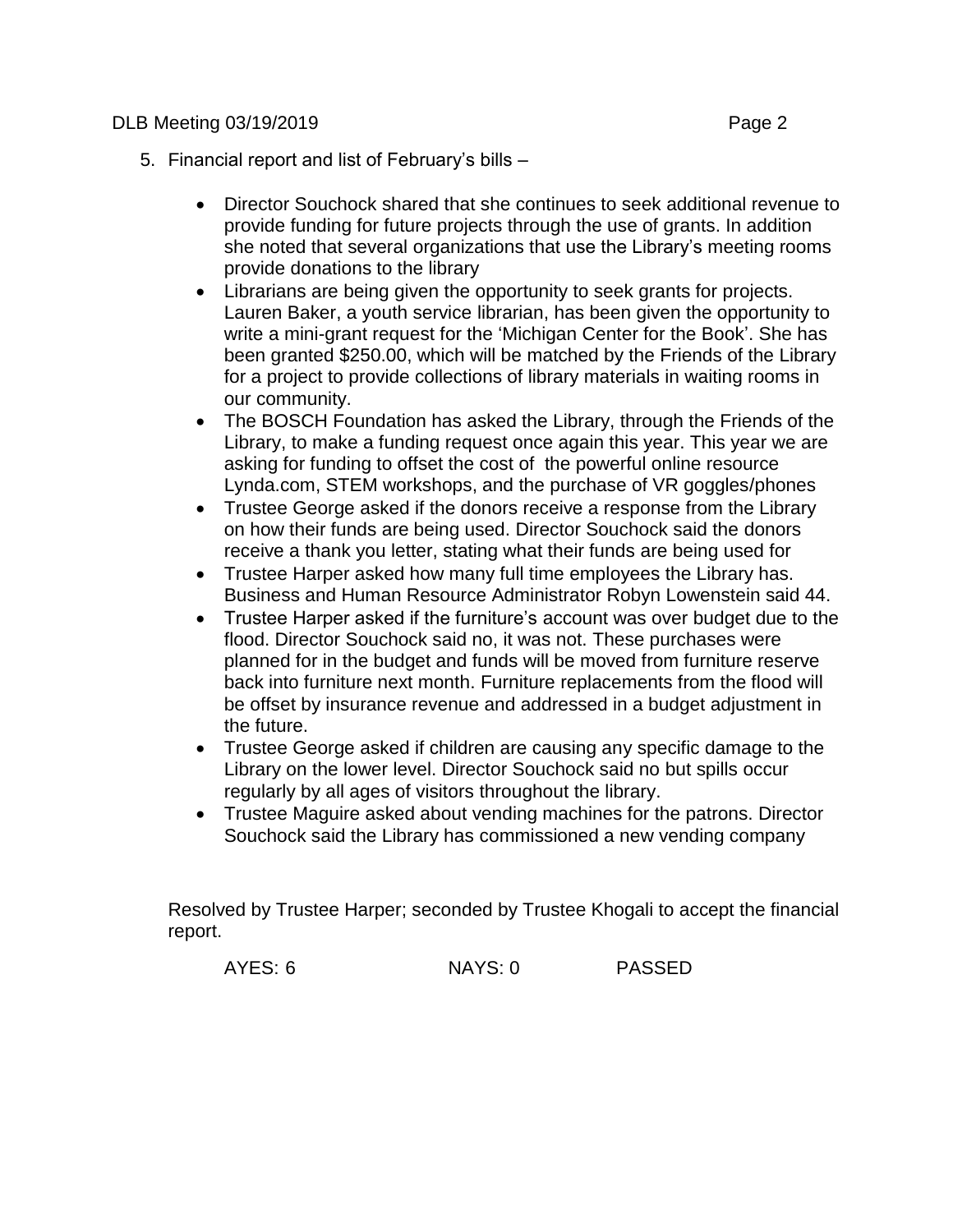Trustee Pappas asked about the two cleaning company checks, totaling approximately \$11,000. Director Souchock said it will be discussed in Agenda # 8.3

Resolved by Trustee Harper; seconded by Trustee Maguire to approve for payment check numbers 27832 through 27907 and February's payroll and retirement transfers and monthly interest notices.

AYES: 6 NAYS: 0 PASSED

- 6. Librarians' Report
	- Director Souchock spoke about last Sunday's event featuring Matt Ball, the Boogie Woogie Kid. He travels to libraries around the state. It was very well attended
	- Katie Page, the Technological Services Coordinator, implemented online payments from the Library's app and the website in SirsiDynix. This allows patrons privacy when paying their fines. At this time, the Library is picking up the fees associated with using an online charge card system. The feasibility of continuing to pick up these costs will be reviewed. The Library is charged \$0.35 per transaction with the Library currently paying about \$120.00 per month in fees for both Circulation Desk charge card transactions and self-check transactions. We expect adding payment through the App will increase this cost to \$150-170 a month. Fines and Fees revenue amount equates to around \$50,000 per year
	- The President has proposed, for the third year in a row, to shut down the Institute of Museum and Library Services. This could impact the Library in terms of MeL, which provides our state wide interlibrary loan service
	- Today the Library was asked to do a presentation on the Library's digital resources at the Plymouth morning Rotary Club. Mary Kelly, our digital services librarian, represented the Library at the presentation. The Library has almost one million titles available to our patrons through e-resources, sourced through our Library as well as consortiums. The Library is hosting "Digital Download Day" on Saturday, March 30<sup>th,</sup>, whereby patrons come in and learn how to use the electronic resources
	- The Library has been asked by the Chamber of Commerce to do a presentation on business resources Lynda and Reference USA on April  $30<sup>th</sup>$
	- Director Souchock showed the board how patrons are able to use our app on their phones to check out materials. To date 157 patrons have downloaded the app onto their phones
	- The Library will be closed the last Friday in March for Staff in Service Day. Staff safety training will focus on bomb threats with the assistance of the City of Police Department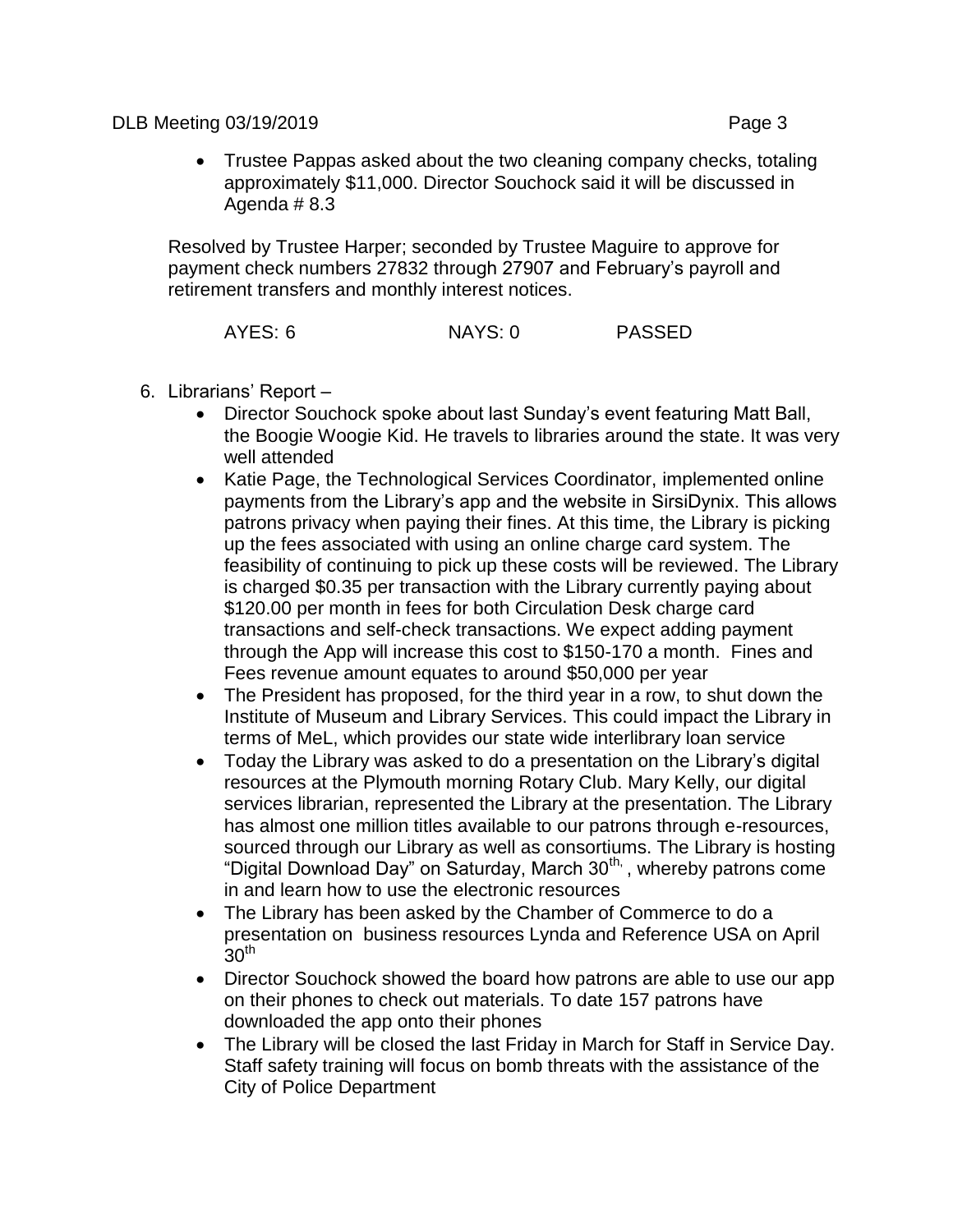6.1 Trustee Reports - None

## 7. Committee Reports

- 7.1 Building Committee Did not meet in March
- 7.2 Personnel Committee Did not meet in March
- 7.3 Goals Committee Did not meet in March
- 8. Old Business
	- 8.1 Strategic Planning Update
		- Director Souchock reviewed the overall goals and actions that have been set forth for the Library for 2019 focusing on our four core values. The Library will be using a concept called 'Touchpoints' to help us communicate the impact of the library on our community. Touchpoints include materials checked out, meeting room use, outreach and much more. All of these activities 'touch' the patron and help incorporate the Library into their lives
		- The library board was pleased to support our 2019 Strategic Plan and are excited about moving forward with our goals

Resolved by Trustee Harper, seconded by Trustee Pappas, to support the Library's Strategic Plan and 2019 Goals and Actions

AYES: 6 NAYS: 0 PASSED

- 8.2 IT Manager Position Update
	- Director Souchock committed to moving forward with filling the IT Manager position and a discussion took place on the labor market for this position